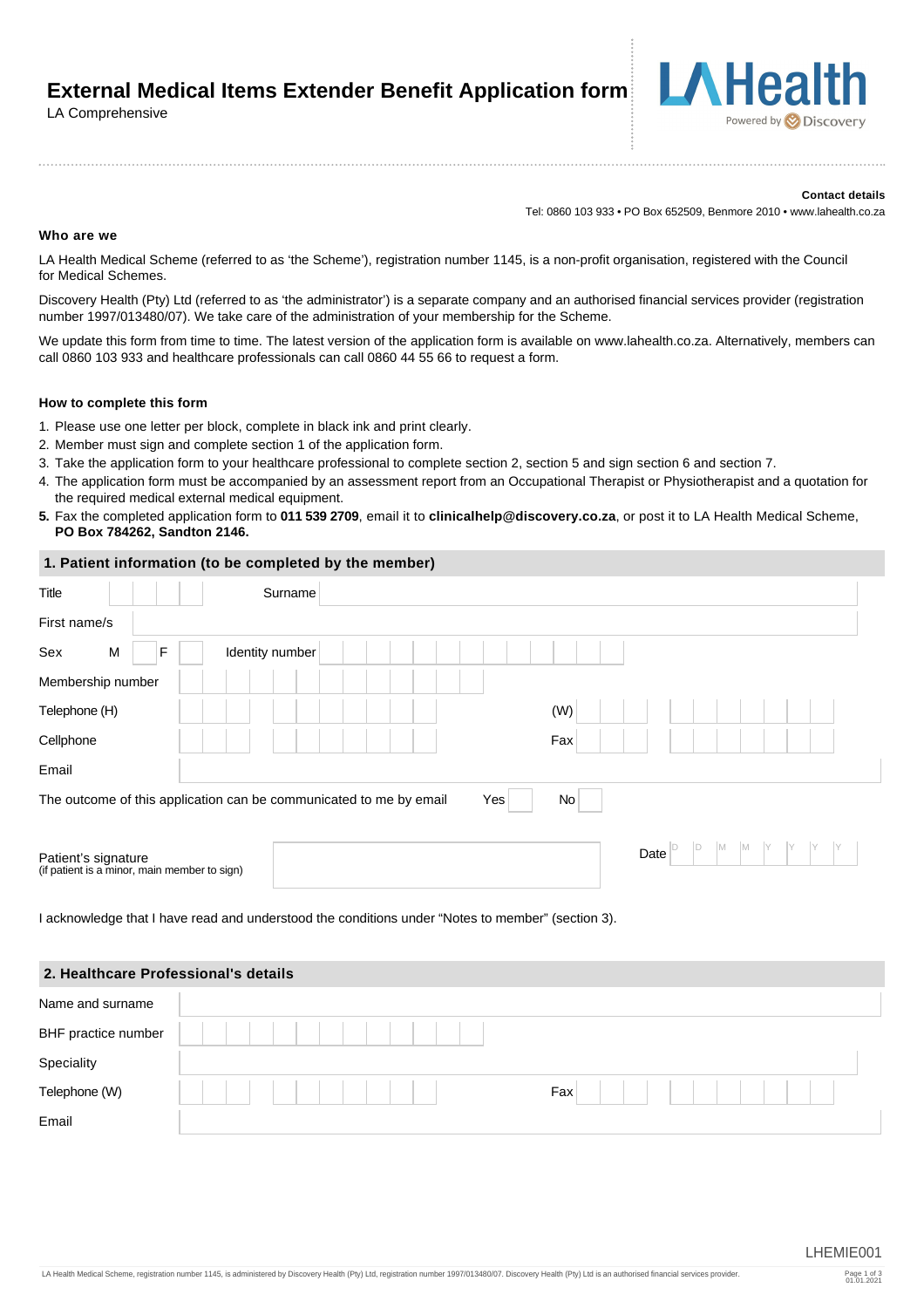### **3. Notes to member**

I give permission for my healthcare professional to provide LA Health Medical Scheme and Discovery Health (Pty) Ltd (as administrator) with my diagnosis and other relevant clinical information required to review my application for the External Medical Items Extender Benefit. I understand that:

- 3.1. Funding from the External Medical Items Extender Benefit is subject to meeting benefit entry requirements as determined by LA Health Medical Scheme.
- 3.2. The External Medical Items Extender Benefit only covers a defined list of external medical items as determined by LA Health Medical Scheme.
- 3.3. The External Medical Items Extender Benefit will only be applicable after the annual External Medical Items Benefit has been depleted the funded medical equipment will be paid up to 100% LA Health Rate.
- 3.4. By applying for the External Medical Items Extender Benefit, I agree that my condition may be subject to benefit parameters and guidelines as determined by the relevant professional body, disease management interventions and periodic review for clinical evidence and cost effectiveness and that this may require access to my medical records. I consent to LA Health Medical Scheme and Discovery Health (Pty) Ltd (as administrator) accessing these records/information as long as the records/information are always kept confidential and I understand that by not granting such access, this may lead to the withdrawal of the benefit.
- 3.5. Funding from the External Medical Items Extender Benefit will only be effective from when LA Health Medical Scheme approved the application.
- 3.6. I will need to send an updated or new application form, if I require additional medical equipment in the same benefit year.
- 3.7. I consent to LA Health Medical Scheme and LA Health (Pty) Ltd as the Administrator disclosing, from time to time, information supplied to LA Health Medical Scheme and LA Health (Pty) Ltd, as the Administrator, (including general, personal or medical information that is relevant to my application) to my healthcare provider, to administer my External Medical Items Extender Benefit. I agree that LA Health Medical Scheme and Discovery Health (Pty) Ltd, as the Administrator, may disclose this information at their discretion, but only as long as all the parties involved have agreed to keep the information always confidential.

#### **4. Entry criteria for the External Medical Items Extender Benefit**

- 4.1. If you are on the LA Comprehensive Option you may qualify for cover from the External Medical Items Extender Benefit if your annual External Medical Items (EMI) Benefit has been depleted.
- 4.2. All cases will be reviewed on individual merit and on case-by-case basis with severity of the condition and disability taken into consideration
- 4.3. The decisions made will not set a precedent, determine future benefits or affect LA Health Medical Scheme in any way.

#### **List of possibly qualifying conditions:**

Hemiplegia and Paraplegia Quadriplegia (tetraplegia) Cerebral Palsy Motor neuron Disease Parkinson's disease (and other movement disorders of the basal ganglia) Multiple sclerosis (and other demyelinating CNS disorders) Connective Tissue Disorder Severe injuries resulting in severe disabilities Spinal-muscular atrophy

# **Product categories funded through the External Medical Items Extender Benefit**

**Wheelchairs** 

- Standard wheelchairs  $\bullet$
- Lightweight wheelchairs
- Motorized wheelchairs
- Specialised positioning wheelchairs

Wheelchair accessories e.g. cushions, Arm rest, Foot rests, Side panels etc.

Hoists Standing frames Scooters